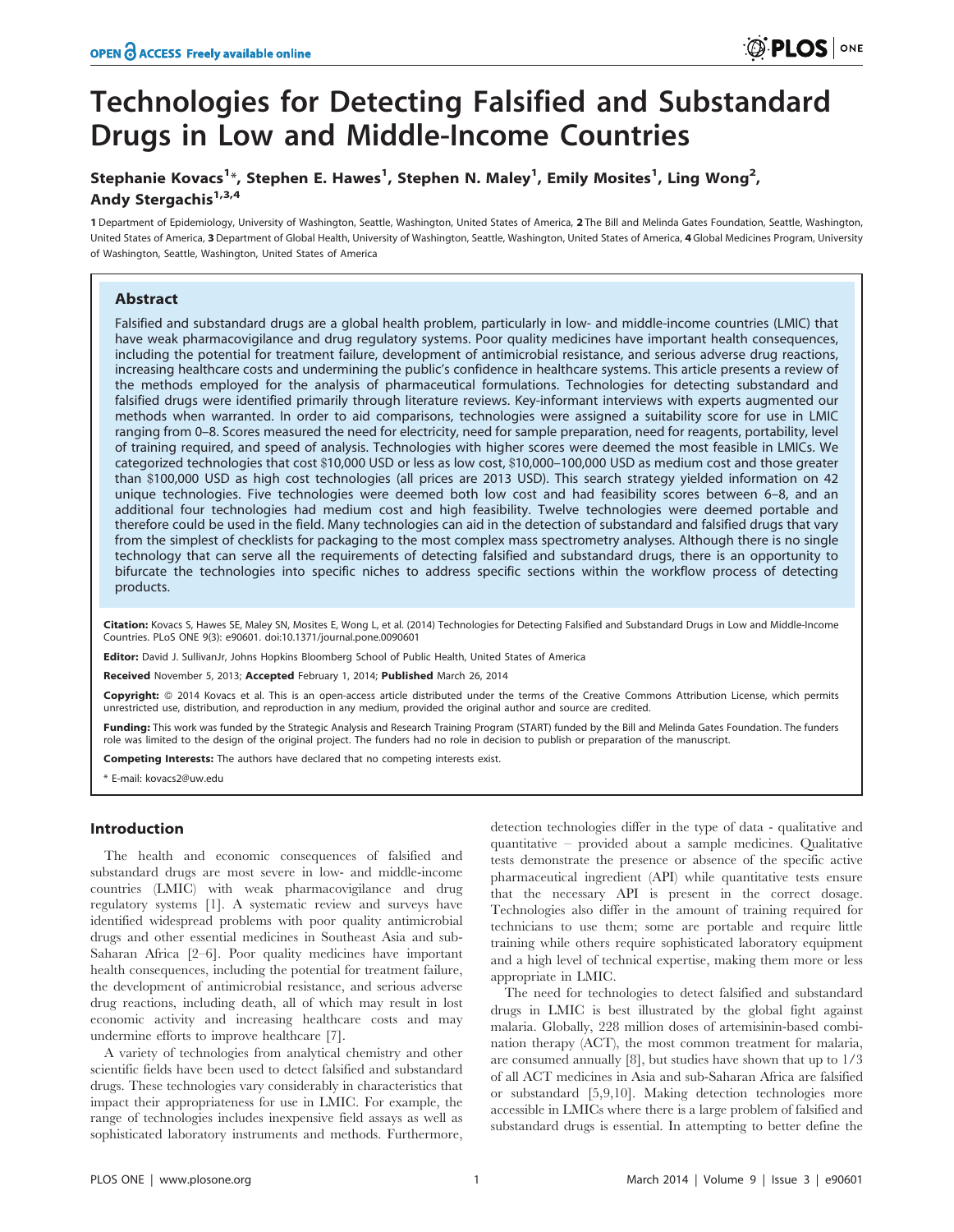problem of poor quality medicines, the Institute of Medicine of the National Academies noted that making detection technology more accessible in LMICs has an important role in combating falsified and substandard drugs [7]. To address this growing problem, the United States Pharmacopeia Convention (USP) and the United States Agency for International Development (USAID) created the joint program Promoting Quality Medicines in Developing Countries (PQM) to train and deploy technologies for detecting falsified and substandard drugs in developing countries [11]. The aim of this article is to review technologies for detecting falsified and substandard drugs and to compare the suitability of these technologies for use in LMICs.

#### Methods

Technologies for detecting substandard and falsified drugs were identified through online literature searches, non-peer reviewed technical reports and other online information, and expert interviews. We first conducted a systematic review of the literature to identify technologies using the PRIMSA guidelines [12]. Literature searches were conducted using PubMed, Web of Science, and Google Scholar. Search terms for each database included: ''Technologies Detecting Counterfeit Drugs'', ''Technologies Detecting Substandard Drugs'', ''Mass Spectrometry Counterfeit Drugs'', ''Colorimetry Counterfeit'', ''Gas Chromatography Counterfeit'', ''Liquid Chromatography Counterfeit''. We captured any technology described as being used for detecting counterfeit, falsified or substandard drugs, for determining pharmacokinetic parameters, or if the technology could plausibly be used in counterfeit drug detection according to expert opinion provided by manufacturers, inventors and study authors. No time bounds were placed on searches in order to maximize the number of technologies captured, but we limited our search to the English language publications. Because many details of the technologies including information about costs and training and laboratory needs were not always available in the published literature, we conducted expert interviews with pharmaceutical industry leaders. Through our expert interviews, additional technologies were identified. In order ensure that all technologies were represented, and we had complete information on each technology, we expanded our search to non-peer reviewed technical reports and other online information.

We evaluated the suitability of each technology for use in low resource settings. This determination was based a priori on criteria including the need for laboratory supplies, the speed of analysis, the requirement of a power source, additional facility requirements, the levels of training required for operation, and cost. Technologies were grouped according to general purpose within a broader algorithm for detecting substandard and falsified products including visual inspection, chemical profiling and identification and quantification of active ingredients, and confirmation testing [13].

We compared the performance of technologies according to their published sensitivities and specificities for detecting substandard and falsified drugs. For some technologies, published sensitivities and specificities were unavailable, but the performance of the technology had been compared against another technology. Some technologies are still under development and it was not possible to define their performance. We classified technologies as having low, medium or high sensitivity and denoted technologies that were deemed gold standards where appropriate.

Each technology was assessed according to the need for sample preparation and requirements for additional laboratory supplies. Many technologies do not directly test solids such as tablets; instead, solid substances need to be dissolved into solution or

heated to high temperatures and vaporized into a gas state, such as many mass spectrometry technologies. We also evaluated technologies for speed of analysis that we dichotomized as fast (less than 5 minutes a test) and slow. We categorized technologies according to whether they require an external electricity supply with consistent voltage, are battery-powered, or do not require electricity.

We categorized technologies as portable, requiring a basic laboratory or requiring a research laboratory. Facility requirements ranged from any basic laboratory bench to laboratories capable of safely storing flammable gases. In addition to facility requirements, we evaluated the level of skill required to operate the technology. Some technologies require a trained chemist to operate while others require only a basic understanding of chemistry.

In order to aid comparisons, technologies were assigned a ''Suitability for use in LMIC'' score ranging from 0–8. Technologies with higher suitability for use in LMIC scores were deemed the most feasible in LMIC contexts. Scores were given across each of the categories including 1 point for not requiring sample preparation, 1 point for not requiring laboratory supplies, 1 point for fast speed, 1 for not requiring electricity, 2 points for requiring minimal training and 1 point for requiring a laboratory technician, 2 points for being portable and 1 point for requiring a basic laboratory. We also evaluated the cost of the device as a one-time purchase, with the categories of low cost \$10,000 or less, medium cost \$10,000–100,000, and high cost \$100,000 or greater (all prices are 2013 USD).

Another characteristic in which we compared technologies was their relative position in an independently developed standard workflow for detecting substandard and falsified drugs. The standard workflow was developed by the Counterfeit Drug Forensic Identification Network (CODFIN), a network of laboratories around the world that facilitates the testing of suspected substandard and falsified medicines [14]. The workflow starts with the inspection of packaging, followed by quantitative High Performance Liquid Chromatography (HPLC), Raman and Near-Infrared spectroscopy (NIR) and colorimetric tests for the correct API; dissolution testing is used to ensure the correct amount of the API is present. For drug samples that do not pass inspection using these tests, ambient mass spectrometry (MS) analysis is conducted to confirm the presence of a falsified drug. For drug samples that have been confirmed to be a falsified drug, isotope ratio MS, X-ray Diffraction (XRD), and nuclear magnetic resonance (NMR) are used to help identify the geographic source of production of the falsified medicines for forensic purposes [13].

#### Results

Our search strategy identified 42 distinct technologies that are listed in Table 1 and 2 along with characteristics to facilitate comparisons. Thirty-six of these technologies are currently commercially available to detect falsified or counterfeit drugs, and six are either in development or could plausibly be redeployed for this purpose. Seventeen technologies were either portable or required only a basic laboratory making them ideal for use in the field. Ten technologies were identified through non-peer reviewed technical reports and other online information and five technologies were identified through key informant interviews. Figure S1 details the results of our search strategy.

#### Technologies for visual inspection

Visual inspection of packaging is the first step in detecting a substandard or falsified drug in the CODFIN workflow [13]. We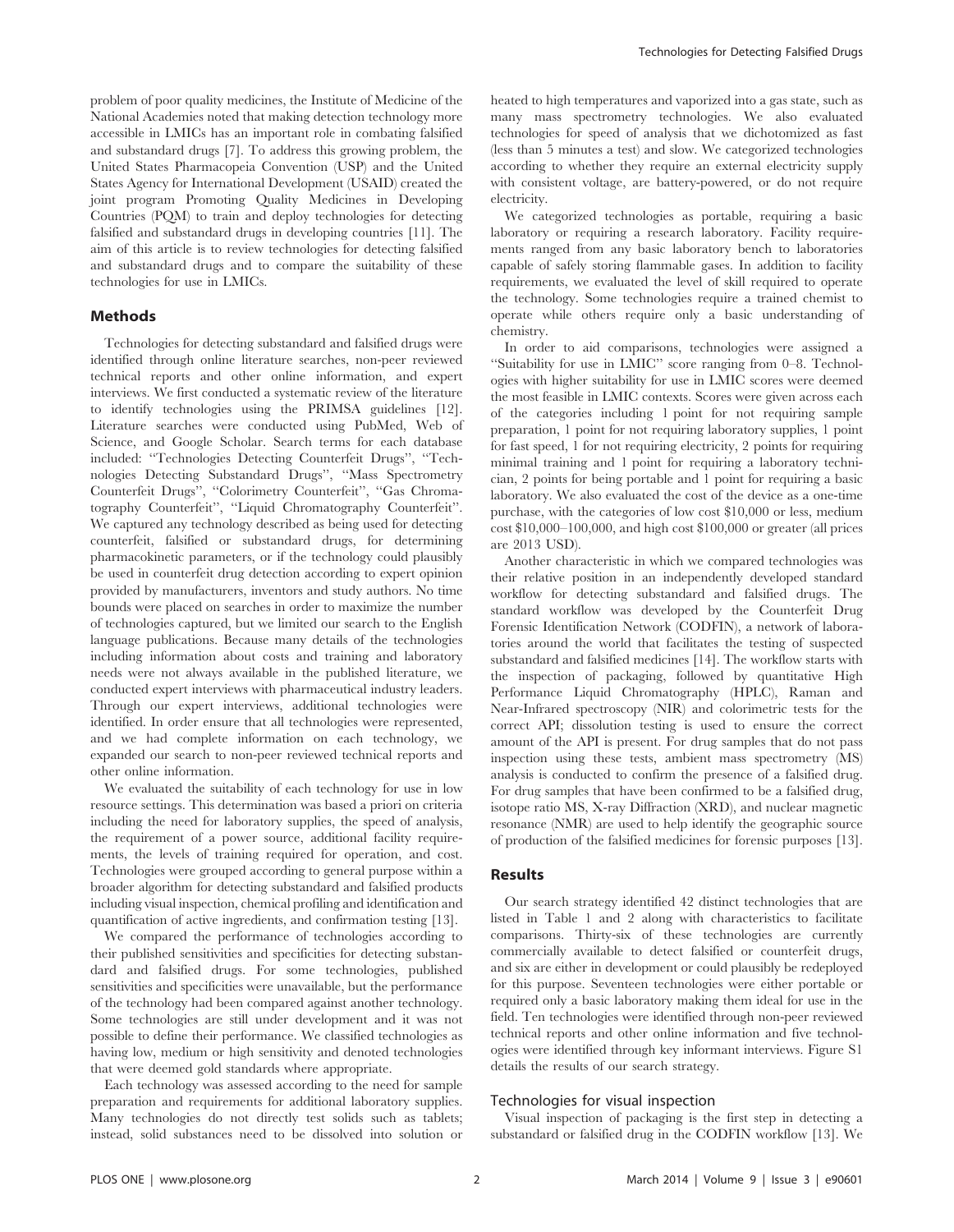| Table 1. Comparison of technologies for detecting substandard or falsified drugs. |                                                              |                                 |                                                                                                 |                                                            |       |                     |                                         |                                    |                          |                                          |
|-----------------------------------------------------------------------------------|--------------------------------------------------------------|---------------------------------|-------------------------------------------------------------------------------------------------|------------------------------------------------------------|-------|---------------------|-----------------------------------------|------------------------------------|--------------------------|------------------------------------------|
| Technology                                                                        | Purpose                                                      | preparation<br>needed<br>Sample | Performance                                                                                     | Laboratory<br>supplies                                     | Speed | electricity<br>Need | Required<br>Level of<br>training        | Requirements<br>Facility           | Price**<br><b>Device</b> | Suitability for<br>use in LMIC<br>score* |
|                                                                                   |                                                              |                                 |                                                                                                 | Technologies for visual Inspection                         |       |                     |                                         |                                    |                          |                                          |
| Checklist [15]<br><b>OHM</b>                                                      | Examination of<br>Packaging                                  | $\geq$                          | Low                                                                                             | None                                                       | Fast  | ş                   | or healthcare<br>Pharmacist<br>provider | Portable                           | $\sim$                   | $\circ$                                  |
| multidimensional<br>Nanotechnology<br>microscopy [16]<br>atomic force<br>with     | Examining of<br>Packaging                                    | Yes                             | watermarks<br>counterfeit<br>difficult to<br>are very<br>High:                                  | Drug-specific<br>label                                     | Slow  | Yes                 | chemist<br>Trained                      | Basic Lab                          | Medium                   | $\overline{\phantom{0}}$                 |
|                                                                                   |                                                              |                                 |                                                                                                 | Technologies for detecting the presence of the correct API |       |                     |                                         |                                    |                          |                                          |
| Colorimetry [28]                                                                  | classification<br>Initial                                    | Yes                             | for all drugs:<br>High:<br>specificity<br>$0.94 - 1.00$                                         | Regents,<br>UV light                                       | Fast  | $\frac{1}{2}$       | Laboratory<br>technician                | GPHF-MiniLab)<br>Portable<br>(with | <b>NOT</b>               | 4                                        |
| Refractometer [27]                                                                | Dissolution                                                  | Yes                             | combined with<br>Colorimetry<br>$1-0.78$ when<br>Sensitivity<br>ranged from<br>Moderate:        | <b>Alcohol</b>                                             | Fast  | å                   | Laboratory<br>technician                | Portable                           | Low                      | $\overline{5}$                           |
| chromatography<br>cards [17]<br>Paper                                             | classification<br>Initial                                    | Yes                             | ranged from<br>ranged from<br>$0.92-1$ and<br>High:<br>Sensitivity<br>specificity<br>$0.88 - 1$ | Water                                                      | Fast  | $\frac{1}{2}$       | Laboratory<br>technician                | Portable                           | <b>NOT</b>               | 9                                        |
| PharmaCheck [7]                                                                   | quantification,<br>identification<br>separation,<br>Chemical | Yes                             | detect within<br>component<br>High:<br>dissolution<br>3%                                        | None                                                       | Fast  | $\frac{1}{2}$       | Laboratory<br>technician                | Portable                           | Low                      | $\circ$                                  |
| electrophoresis<br>Capillary<br>$[33]$                                            | quantification,<br>identification<br>separation,<br>Chemical | Yes                             | Moderate:<br>Quantification<br>of API within<br>10% of true<br>value                            | Reagents                                                   | Slow  | Yes                 | Laboratory<br>technician                | Laboratory<br><b>Basic</b>         | Medium                   | $\sim$                                   |
| Chromatography<br>Electrokinetic<br>$(MECC)$ [34]<br>Capillary<br>Micellar        | quantification,<br>identification<br>separation,<br>Chemical | $\frac{1}{2}$                   | analyte<br>Moderate:<br>98-102%<br>recovery<br>of analyte                                       | Capillaries                                                | Slow  | Yes                 | trained lab<br>technician<br>Highly     | Laboratory<br>Basic                | <b>NOT</b>               | $\sim$                                   |

# PLOS ONE | www.plosone.org 3 March 2014 | Volume 9 | Issue 3 | e90601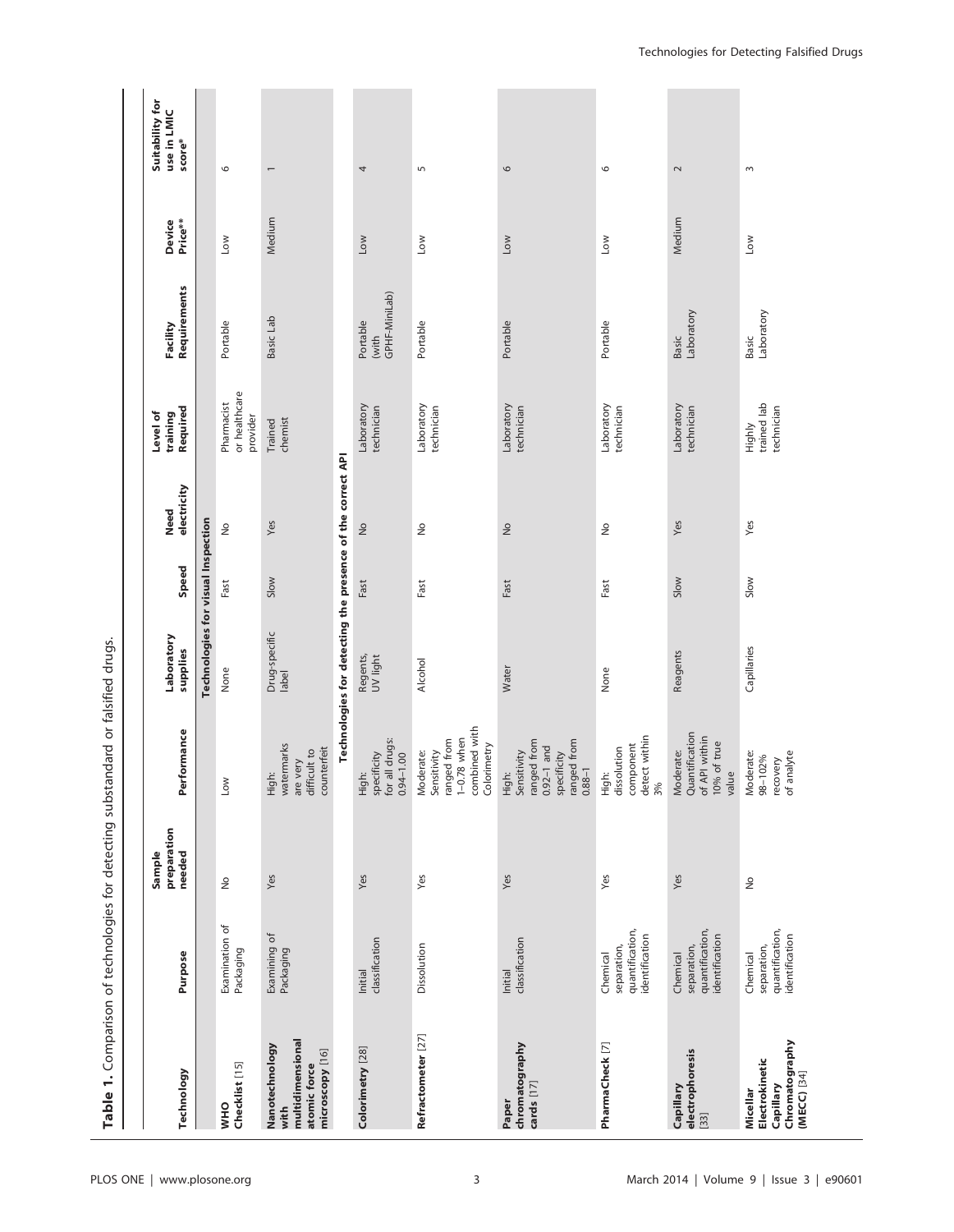| Table 1. Cont.                                                                    |                                                                                    |                                 |                                                                                                                     |                                                    |       |                                         |                                                   |                          |                   |                                          |
|-----------------------------------------------------------------------------------|------------------------------------------------------------------------------------|---------------------------------|---------------------------------------------------------------------------------------------------------------------|----------------------------------------------------|-------|-----------------------------------------|---------------------------------------------------|--------------------------|-------------------|------------------------------------------|
|                                                                                   |                                                                                    |                                 |                                                                                                                     |                                                    |       |                                         |                                                   |                          |                   |                                          |
| Technology                                                                        | Purpose                                                                            | preparation<br>Sample<br>needed | Performance                                                                                                         | Laboratory<br>supplies                             | Speed | Need<br>electricity                     | Required<br>Level of<br>training                  | Facility<br>Requirements | Price**<br>Device | Suitability for<br>use in LMIC<br>score* |
| Detector (FID) [35]<br>chromatography-<br><b>Flame lonization</b><br>Gas          | quantification,<br>identification<br>separation,<br>Chemical                       | $\frac{1}{2}$                   | to have lower<br>performance<br>than GC-MS<br>considered<br>High:<br>GC-FID is<br>analytical                        | GC columns                                         | Slow  | Yes                                     | Highly<br>trained lab<br>technician               | Research<br>laboratory   | Medium            | $\sim$                                   |
| chromatography<br>(sampler) gas<br>Headspace                                      | quantification,<br>identification<br>separation,<br>Chemical                       | $\frac{1}{2}$                   | and specific<br>sensitive<br>Highly<br>High:                                                                        | GC columns,<br>headspace<br>partition              | Slow  | Yes                                     | technician<br>Highly<br>trained<br>d              | Laboratory<br>Research   | Medium            | $\sim$                                   |
| chromatography<br>Anion-exchange<br>[36]                                          | quantification,<br>identification<br>separation,<br>Chemical                       | $\frac{1}{2}$                   | Unknown                                                                                                             |                                                    | Slow  | Yes                                     | technician<br>Highly<br>trained<br>lab            | Laboratory<br>Research   | Medium            | $\sim$                                   |
| High performance<br>chromatography<br>(HPLC) [18]<br>liquid                       | quantification,<br>identification<br>separation,<br>Chemical                       | Yes                             | Gold<br>Standard                                                                                                    | reagents,<br>columns,<br>detector<br>pump,<br>HPLC | Slow  | Yes                                     | technician<br>trained<br>Highly<br>$\frac{ab}{b}$ | Research<br>Laboratory   | Medium            | $\overline{ }$                           |
| (Planar) thin layer<br>Apparatus [20,29]<br>chromatography<br><b>TLC</b> ) Speedy | quantification,<br>identification<br>separation,<br>Chemical                       | Yes                             | or over 115%<br>if tablet has<br>below 85%<br>Moderate:<br>Can detect<br>ingredient<br>active                       | None                                               | Fast  | No (unless<br>needed<br>for UV<br>lamp) | Minimal<br>training                               | Portable                 | <b>NOT</b>        | $\overline{5}$                           |
| Identification System<br>TLC-Fast Chemical<br>$(FCIS)$ [21]                       | quantification,<br>identification<br>separation,<br>Chemical                       | Yes                             | Accuracy not<br>Unknown:<br>assessed                                                                                | Reagents for<br>colorimetry,<br>TLC set up         | Fast  | $\frac{1}{2}$                           | Minimal<br>training                               | Portable                 | Unknown           | S                                        |
| TLC-GPHF-MiniLab<br>[22]                                                          | Visual Inspection<br>quantification,<br>identification,<br>separation,<br>Chemical | Yes                             | Low: Only<br>able to detect<br>products (less<br>than 80% of<br>substandard<br>ingredient)<br>the active<br>grossly | Reagents                                           | Fast  | Yes                                     | Laboratory<br>technician                          | Portable                 | Low               | 4                                        |
| Fourier Transform<br>spectroscopy [31]<br>Infrared (FTIR)                         | Chemical<br>Profiling                                                              | $\frac{\circ}{\sim}$            | the surface<br>to analyze<br>Moderate:<br>substance<br>only able<br>of the                                          | $\frac{\circ}{\sim}$                               | Fast  | $\frac{0}{2}$                           | Laboratory<br>technician                          | Portable                 | Medium            | ${}^{\circ}$                             |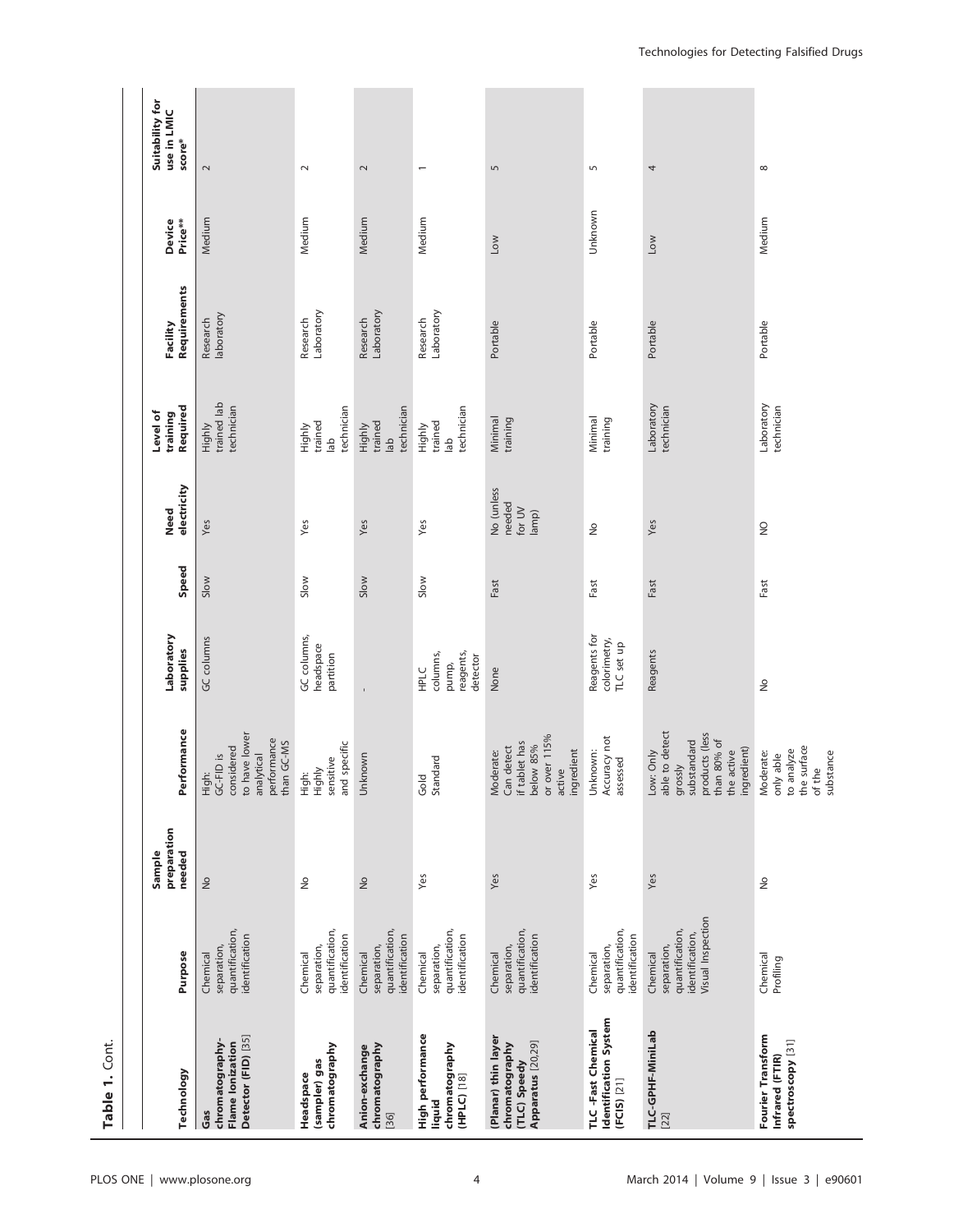| Technology                                                                                                                                                                                             | Purpose                                           | preparation<br>Sample<br>needed | Performance                                                      | Laboratory<br>supplies | Speed | electricity<br>Need | Required<br>Level of<br>training | Requirements<br>Facility     | Device<br>Price** | Suitability for<br>use in LMIC<br>score* |
|--------------------------------------------------------------------------------------------------------------------------------------------------------------------------------------------------------|---------------------------------------------------|---------------------------------|------------------------------------------------------------------|------------------------|-------|---------------------|----------------------------------|------------------------------|-------------------|------------------------------------------|
| spectrometry [22]<br>Near infrared                                                                                                                                                                     | Chemical<br>Profiling                             | $\frac{1}{2}$                   | High: Performs<br>slightly better<br>compared to<br>Ramen        | None                   | Fast  | $\frac{1}{2}$       | Laboratory<br>technician         | Portable                     | Medium            | $\overline{ }$                           |
| <b>Counterfeit Device</b><br>#3[19]                                                                                                                                                                    | Inspection<br>and Visual<br>Chemical<br>Profiling | $\frac{1}{2}$                   | Unknown                                                          | None                   | Fast  | $\frac{1}{2}$       | Minimal<br>training              | Portable                     | Low               | $\infty$                                 |
| spectrometry [22]<br>Raman                                                                                                                                                                             | Chemical<br>Profiling                             | $\frac{1}{2}$                   | Infrared MS<br>High: Less<br>than Near<br>sensitive              | None                   | Fast  | $\frac{1}{2}$       | Laboratory<br>technician         | Portable                     | Medium            | $\overline{ }$                           |
| spectroscopy [37]<br>Fluorescence                                                                                                                                                                      | Chemical<br>Profiling                             | Yes                             | High: Depends<br>on the level of<br>technological<br>development | Solvents               | Slow  | Yes                 | Laboratory<br>technician         | $\stackrel{\triangle}{\geq}$ | Low               | 3                                        |
| spectroscopy [38]<br><b>NMR</b>                                                                                                                                                                        | Chemical<br>Profiling                             | Yes                             | High: can be<br>validate<br>DESI and<br>DART results<br>used to  | Solvents               | Slow  | Yes                 | Chemist                          | laboratory<br>Research       | Medium            | $\circ$                                  |
| spectroscopy [24]<br><b>NQR</b>                                                                                                                                                                        | Chemical<br>Profiling                             | $\stackrel{\circ}{\geq}$        | Unknown                                                          | None                   | Slow  | Yes                 | Laboratory<br>technician         | Portable                     | Unknown           | 4                                        |
| diffraction [39]<br>Powder X-ray                                                                                                                                                                       | Profiling,<br>Forensics<br>Chemical               | Yes                             | Unknown                                                          | None                   | Slow  | Yes                 | Chemist                          | laboratory<br>Research       | High              |                                          |
| * Suitability for use in LMIC scores were assigned as: 1 point for not requing point for not requing supplies, 1 point for fast speed, 1 for not requiring electricity, 2 points for requiring minimal |                                                   |                                 |                                                                  |                        |       |                     |                                  |                              |                   |                                          |

training and 1 point for requiring a laboratory technician, 2 points for being portable and 1 point for requiring a basic iaboratory.<br>\*\* Technologies that cost <\$10,000 USD=low cost, \$10,000–100,000 USD=medium cost and >\$1 training and 1 point for requiring a laboratory technician, 2 points for being portable and 1 point for requiring a basic laboratory.  $>\$100,000$  USD = high cost.  $\leq$ \$10,000 USD = low cost, \$10,000–100,000 USD = medium cost and doi:10.1371/journal.pone.0090601.t001 \*\* Technologies that cost

PLOS ONE | www.plosone.org | www.plosone.org | state 3 | e90601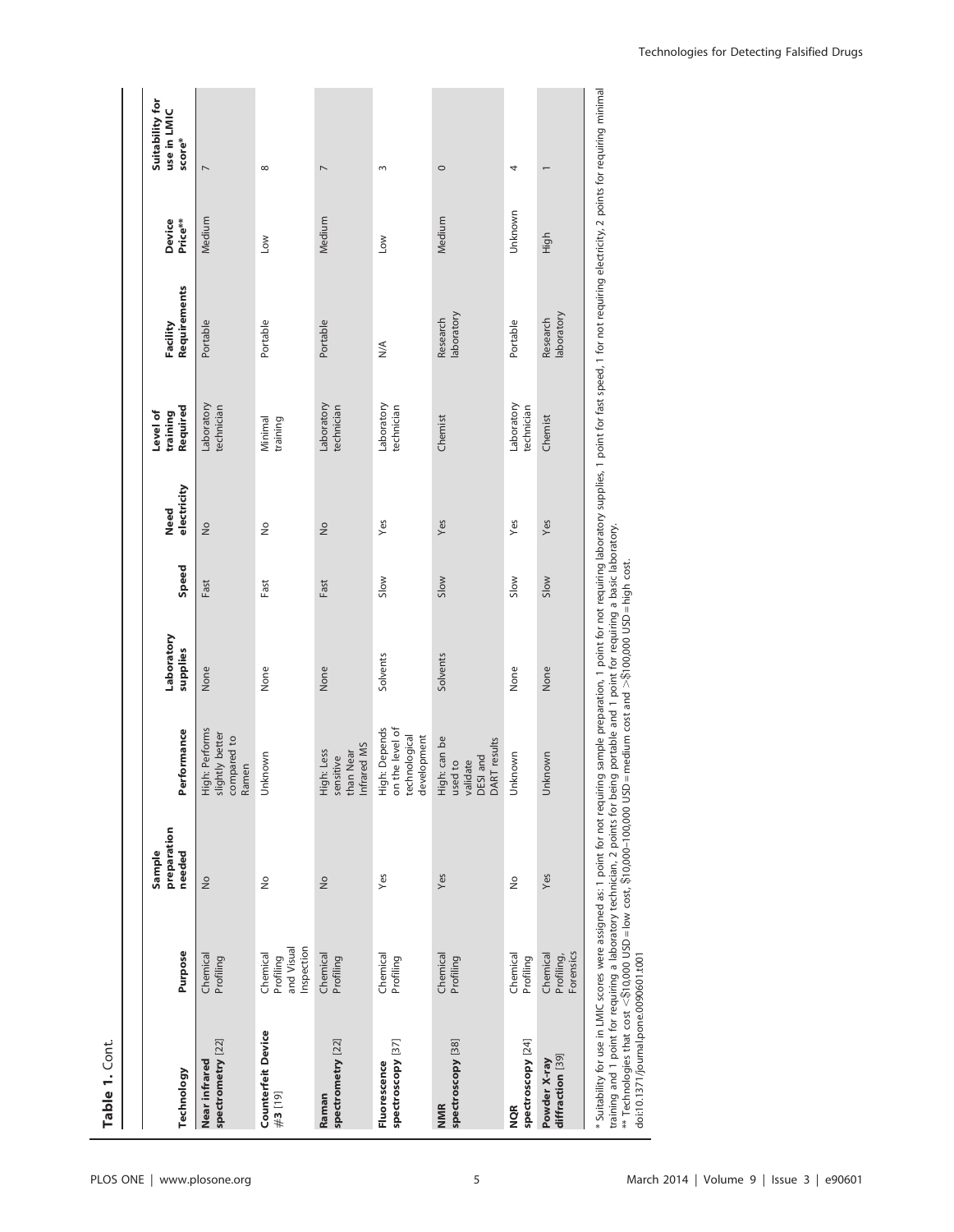# Table 2. Technologies for confirmation testing.

| Liquid<br>Chromatography<br>and<br>Gas<br>Chromatography<br>Plasma Pencil<br>Atmospheric<br><b>Mass</b>           | Identification<br>quantification<br>of APIs<br>Identification<br>and<br>quantification<br>of APIs<br>Identification<br>and | Yes<br>Yes | Gold<br>Standard<br>Gold                                                               | <b>Sample Preparation Techniques</b><br>Solvents | Slow                         |     |                                                      |                        |        |                |
|-------------------------------------------------------------------------------------------------------------------|----------------------------------------------------------------------------------------------------------------------------|------------|----------------------------------------------------------------------------------------|--------------------------------------------------|------------------------------|-----|------------------------------------------------------|------------------------|--------|----------------|
|                                                                                                                   |                                                                                                                            |            |                                                                                        |                                                  |                              |     |                                                      |                        |        |                |
|                                                                                                                   |                                                                                                                            |            |                                                                                        |                                                  |                              | Yes | Highly<br>trained<br>chemist                         | Research<br>laboratory | High   | $\mathbf 0$    |
|                                                                                                                   |                                                                                                                            |            | Standard                                                                               | Solvents                                         | Slow                         | Yes | Chemist                                              | Research<br>Laboratory | High   | $\mathbf 0$    |
| <b>Spectrometry</b><br>(PPAMS) [40]                                                                               | quantification<br>of APIs                                                                                                  | Yes        | Unknown                                                                                | Solvents                                         | Fast                         | Yes | Highly<br>trained<br>laboratory<br>technician        | Research<br>Laboratory | Medium | $\overline{4}$ |
| <b>Flow Injection</b><br><b>Gradient Ratio</b><br><b>Standard</b><br><b>Addition MS</b><br>(FI-GRSA-MS)<br>$[41]$ | Identification<br>and<br>quantification<br>of APIs                                                                         | Yes        | Moderate:<br>Validated<br>against<br><b>HPLC</b><br>methods<br>but not as<br>sensitive | Solvents                                         | Fast                         | Yes | Chemist                                              | Research<br>Laboratory | High   | $\mathbf{1}$   |
|                                                                                                                   |                                                                                                                            |            |                                                                                        |                                                  | <b>Ionization Techniques</b> |     |                                                      |                        |        |                |
| <b>Desorption</b><br>Electrospray<br>and<br><b>Ionization</b><br>(DESI) [42]                                      | Identification<br>quantification<br>of APIs                                                                                | <b>No</b>  | Moderate:<br>Not as<br>sensitive<br>as other<br><b>MS</b><br>techniques                | None                                             | Fast                         | Yes | <b>Highly</b><br>trained<br>laboratory<br>technician | Research<br>Laboratory | Medium | $\overline{4}$ |
| <b>Direct</b><br>Analysis in<br><b>Real Time</b><br><b>(DART)</b> [43]                                            | Identification<br>and<br>quantification<br>of APIs                                                                         | No         | Moderate:<br>Not as<br>sensitive as<br>other MS<br>techniques                          | None                                             | Fast                         | Yes | Highly<br>trained<br>chemist                         | Research<br>Laboratory | Medium | 3              |
| <b>Atmospheric</b><br><b>Pressure Solids</b><br>and<br><b>Analysis Probe</b><br>$(ASAP)$ [44]                     | Identification<br>quantification<br>of APIs                                                                                | <b>No</b>  | Moderate:<br>Comparable<br>to DART and<br><b>DESI</b>                                  | None                                             | Fast                         | Yes | Chemist                                              | Research<br>Laboratory | Low    | 3              |
| <b>Surface Acoustic</b><br><b>Wave Nebulizer</b><br>(SAWN)                                                        | Identification<br>and<br>quantification<br>of APIs                                                                         | Yes        | Moderate:<br>More<br>Sensitive<br>than DART<br>or DESI                                 | Solvents                                         | Fast                         | Yes | Chemist                                              | Research<br>Laboratory | High   | 1              |
| <b>Direct Analysis</b><br>in Real Time<br>with SAWN                                                               | Identification<br>and<br>quantification<br>of APIs                                                                         | Yes        | Moderate:<br>More<br>sensitive<br>than DART<br>or DESI<br>alone                        | Solvents                                         | Fast                         | Yes | Chemist                                              | Research<br>Laboratory | High   | $\mathbf{1}$   |
| <b>Matrix Assisted</b><br><b>Laser Desorption</b><br><b>Ionization</b><br>(MALDI)                                 | Identification<br>and<br>quantification<br>of APIs                                                                         | Yes        | Low: Not as<br>sensitive as<br>other MS<br>techniques                                  | Solvents                                         | Slow                         | Yes | Chemist                                              | Research<br>Laboratory | High   | 0              |
| <b>Inductively</b><br><b>Coupled Plasma</b><br>(ICP) [29]                                                         | Identification<br>and<br>quantification<br>of APIs                                                                         | Yes        | Moderate:<br>More<br>sensitive<br>than DART<br>and DESI                                | Solvents                                         | Slow                         | Yes | Chemist                                              | Research<br>Laboratory | High   | $\pmb{0}$      |
|                                                                                                                   |                                                                                                                            |            |                                                                                        |                                                  | <b>Mass Detectors</b>        |     |                                                      |                        |        |                |
| Drift tube ion<br>mobility<br>spectrometry<br>(DTIMS) [42]                                                        | Identification<br>and<br>quantification<br>of APIs                                                                         | Yes        | Unknown<br>compared<br>to other MS<br>devices                                          | Unknown                                          | Slow                         | Yes | Chemist                                              | Research<br>Laboratory | High   | $\pmb{0}$      |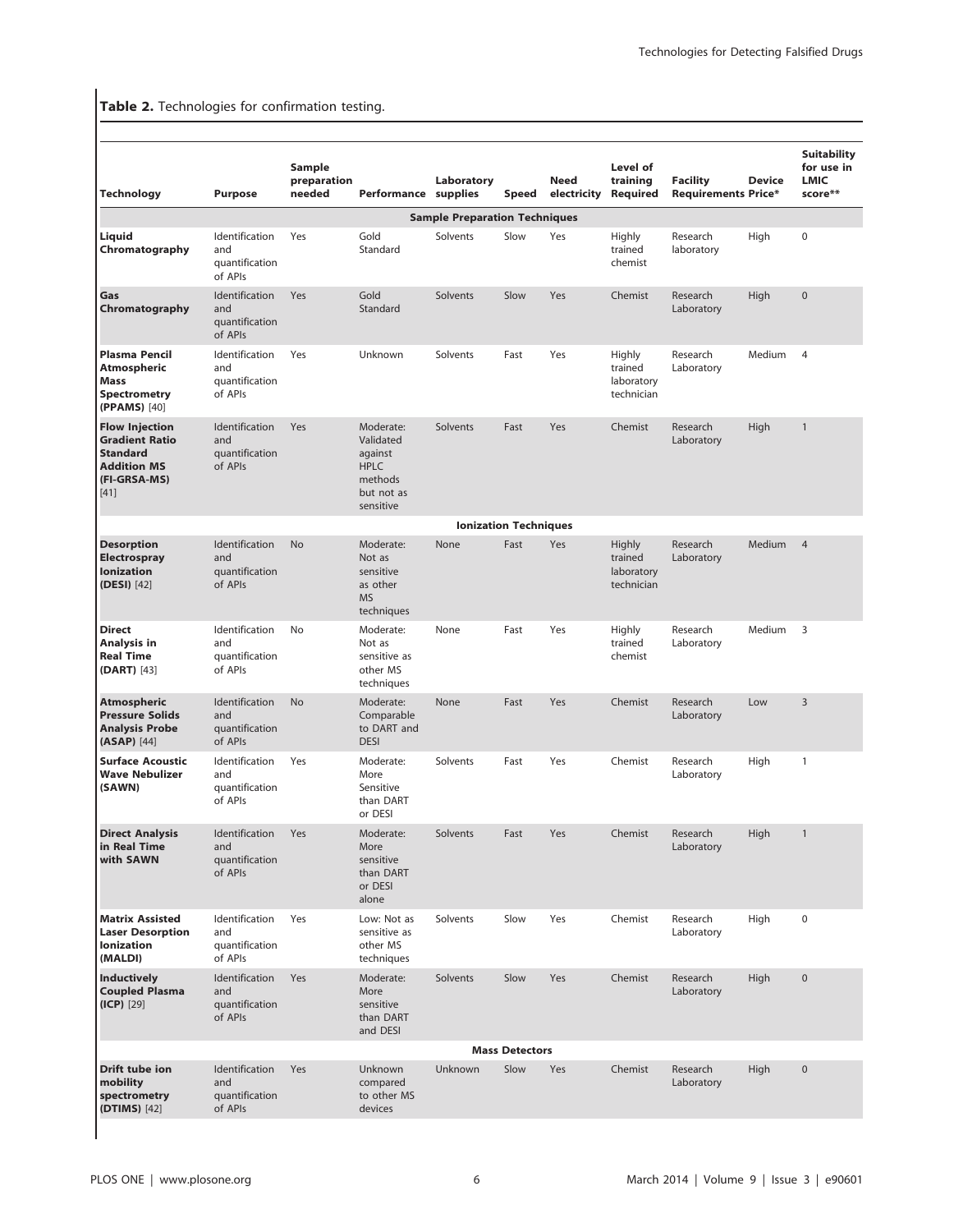#### Table 2. Cont.

| <b>Technology</b>                                             | <b>Purpose</b>                                     | Sample<br>preparation<br>needed                   | Performance supplies                                                                                                                         | Laboratory                               | <b>Speed</b> | <b>Need</b><br>electricity | Level of<br>training<br>Required              | <b>Facility</b><br><b>Requirements Price*</b> | <b>Device</b> | <b>Suitability</b><br>for use in<br><b>LMIC</b><br>score** |
|---------------------------------------------------------------|----------------------------------------------------|---------------------------------------------------|----------------------------------------------------------------------------------------------------------------------------------------------|------------------------------------------|--------------|----------------------------|-----------------------------------------------|-----------------------------------------------|---------------|------------------------------------------------------------|
| <b>Time of Flight</b><br>(TOF)                                | Identification<br>and<br>quantification<br>of APIs | Yes                                               | Moderate:<br>Performs<br>comparable<br>to most<br>other types<br>of MS<br>devices, but<br>is not as<br>sensitive as<br>GC or LC MS           | None                                     | Slow         | Yes                        | Chemist                                       | Research<br>Laboratory                        | High          | $\mathbf{1}$                                               |
| Quadrupole                                                    | Identification<br>and<br>quantification<br>of APIs | Yes                                               | Moderate:<br>Single<br>quandrupole<br>machines<br>are not as<br>sensitive as<br>triple quads                                                 | Solvents                                 | Slow         | Yes                        | Chemist                                       | Research<br>Laboratory                        | High          | $\overline{0}$                                             |
| <b>Triple</b><br>Quadrupole                                   | Identification<br>and<br>quantification<br>of APIs | Yes                                               | High: More<br>sensitive<br>than single<br>quads.<br>Triple quads<br>are considered<br>one of the<br>most specific<br>types of MS<br>devices. | Solvents                                 | Slow         | Yes                        | Chemist                                       | Research<br>Laboratory                        | High          | $\mathbf 0$                                                |
| <b>Ion Traps</b>                                              | Identification<br>and<br>quantification<br>of APIs | Yes                                               | High: Very<br>sensitive<br>and very<br>specific                                                                                              | Solvents                                 | Slow         | Yes                        | Chemist                                       | Research<br>Laboratory                        | High          | $\mathbf 0$                                                |
| OrbiTrap                                                      | Identification<br>and<br>quantification<br>of APIs | Yes                                               | Gold<br>Standard:<br>Very<br>sensitive,<br>used as a<br>gold<br>standard for<br>MS devices                                                   | Solvents                                 | Slow         | Yes                        | Chemist                                       | Research<br>Laboratory                        | High          | 0                                                          |
| <b>Portable</b><br>GC/MS <sup>^</sup>                         | Identification<br>and<br>quantification<br>of APIs | No, not if<br>combined<br>with<br>headspace<br>GC | High:<br>Performs<br>as well as<br>laboratory<br>based<br>GC/MS<br>systems                                                                   | Headspace<br>device                      | Slow         | <b>No</b>                  | Highly<br>trained<br>laboratory<br>technician | Portable                                      | High          | $\overline{4}$                                             |
|                                                               |                                                    |                                                   |                                                                                                                                              | <b>Technologies for Forensic Testing</b> |              |                            |                                               |                                               |               |                                                            |
| Isotope<br><b>Ratio Mass</b><br><b>Spectrometry</b><br>$[45]$ | Linking<br>counterfeit<br>samples                  | Yes                                               | High: Very<br>specific,<br>used in<br>forensic<br>applications                                                                               | Solvents                                 | Slow         | Yes                        | Highly<br>trained<br>chemist                  | Research<br>laboratory                        | High          | $\pmb{0}$                                                  |

 $*$ Technologies that cost  $<$  \$10,000 USD = low cost,  $$10,000$ –100,000 USD = medium cost and  $>$   $\$100,000$  USD = high cost.

\*\* Suitability for use in LMIC scores were assigned as: 1 point for not requiring sample preparation, 1 point for not requiring laboratory supplies, 1 point for fast speed, 1 for not requiring electricity, 2 points for requiring minimal training and 1 point for requiring a laboratory technician, 2 points for being portable and 1 point for requiring a basic laboratory.

'GC-MS represents the combination of a sample preparation technology, ionization technology and mass detector which is portable. This is the only mass detector combination that is portable.

doi:10.1371/journal.pone.0090601.t002

identified two technologies that aid in visual detection: the WHO Checklist and nanotechnology with multidimensional atomic force microscopy, which are as far apart as is possible in price and suitability for use in LMIC. The WHO checklist is a free, accessible checklist that aids in the visual detection of falsified and substandard drugs and can be easily used by healthcare workers, pharmacy and laboratory technicians with minimal training [15]. In contrast, an atomic force microscopy instrument costs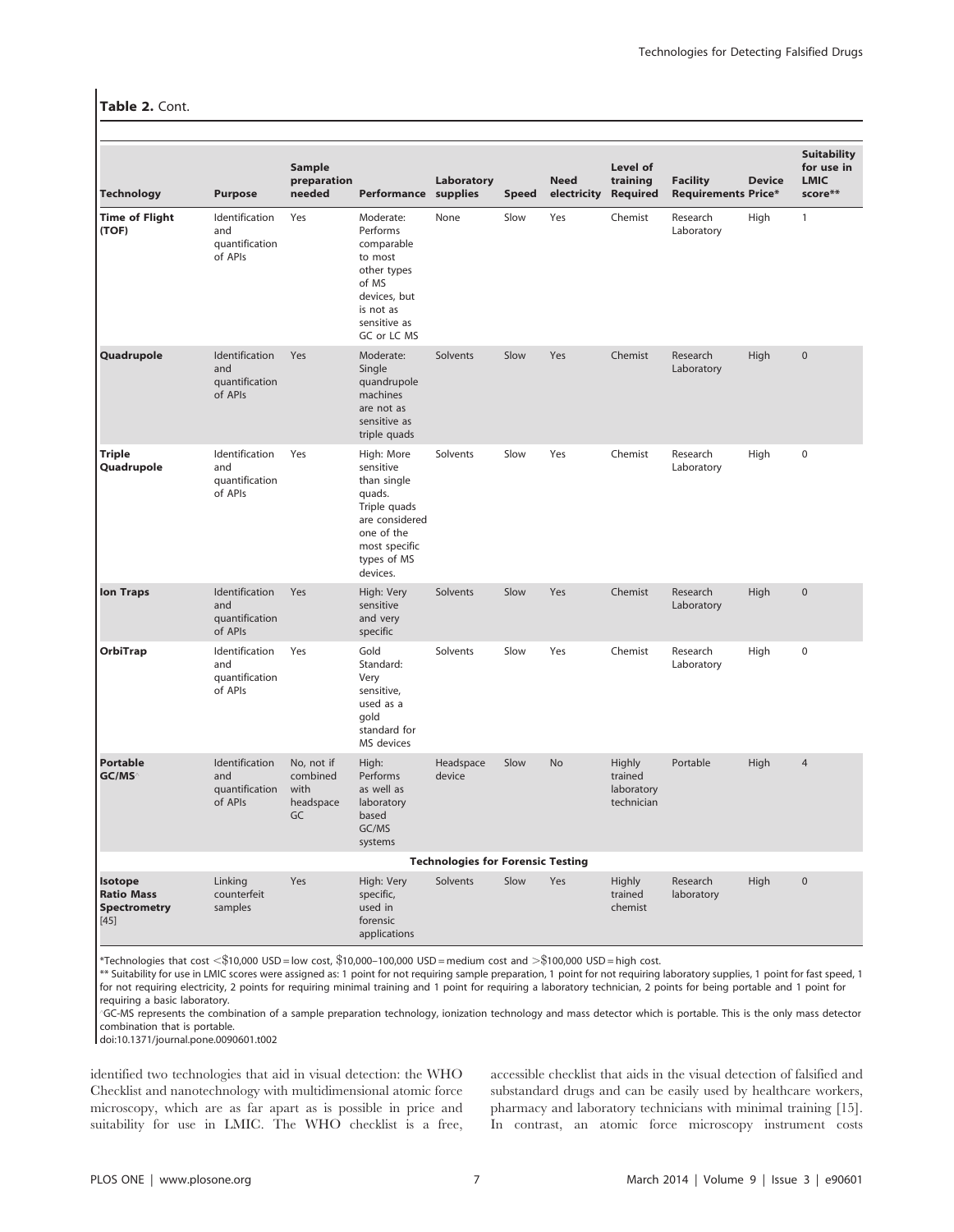Table 3. Comparison of technologies for detecting the presence of the correct API.

| <b>Suitability for</b><br>use in LMIC* | Low Cost**                                                                  | <b>Medium Cost</b>                                                                                                                  | <b>High Cost</b>         |
|----------------------------------------|-----------------------------------------------------------------------------|-------------------------------------------------------------------------------------------------------------------------------------|--------------------------|
| <b>High</b>                            | CD3, Paper Chromatography,<br>TLC Speedy Apparatus, TLC-FCIS<br>PharmaCheck | NIR Spectroscopy, Raman Spectroscopy,<br><b>FTIR Spectroscopy</b>                                                                   |                          |
| Medium                                 | MECC, TLC-GPHF-MiniLab,<br>Colorimetry, Refractrometry                      | Capillary electrophoresis                                                                                                           |                          |
| Low                                    |                                                                             | Nanotechnology, Gas Chromatography,<br>Flame Ionization Detector (FID),<br>Anion-exchange chromatography, HPLC,<br>NMR Spectroscopy | Powder X-Ray Diffraction |

\* Suitability for use in LMIC scores were assigned as: 1 point for not requiring sample preparation, 1 point for not requiring laboratory supplies, 1 point for fast speed, 1 for not requiring electricity, 2 points for requiring minimal training and 1 point for requiring a laboratory technician, 2 points for being portable and 1 point for requiring a basic laboratory. High scores  $= 6-8$ , medium scores  $= 3-5$ , low scores  $= 0-2$ .

 $**$  Technologies that cost  $<$  \$10,000 USD = low cost, \$10,000–100,000 USD = medium cost and  $>\$100,000$  USD = high cost.

Counterfeit Device #3 (CD3), Micellar Electrokinetic Capillary Chromatography (MECC), Thin Layer Chromatography (TLC)-Fast Chemical Identification System (FCIS), Near infrared (NIR), Fourier transform infrared (FTIR), and High performance liquid chromatography (HPLC).

doi:10.1371/journal.pone.0090601.t003

approximately \$100,000, and requires a climate-controlled facility and a highly trained chemist to operate. Atomic force microscopy is used to detect counterfeits by reading molecular watermarks imprinted during authentic production of medications [16]. Two additional technologies, the GPHF-MiniLab and the Counterfeit Detection Device  $#3$  (CD3), have the capability to perform visual inspections of labels and packaging in addition to their primary function of detecting the correct active pharmaceutical ingredient (API). Although visual inspection is an important first step, many counterfeiters and producers of falsified pharmaceuticals use techniques that can evade sophisticated visual tests [7].

#### Technologies for detecting the presence of the correct API

Identifying the presence of the correct API is the next step in the CODFIN workflow. Technologies that can be used to detect the correct API range in price from less than \$1 for a single paper chromatography test to \$50,000 USD for a Raman or NIR portable device, and range in feasibility from being able to detect the correct API in the field within seconds to technologies that require research laboratory space, highly trained staff and take up to 20 minutes to run a sample [17,18]. We compare technologies that can be used to detect the correct API in Table 3.

There is a divide in technologies for detecting the presence of the correct API between those that require a laboratory and those that can be taken into the field. Portable technologies include Raman and near infrared (NIR) light spectroscopy, the Counterfeit Detection Device #3 developed by the FDA, Nuclear Quadrapole Resonance (NQR) spectroscopy, and thin layer chromatography techniques such as Fast Chemical Identification System (FCIS), the GPHF-MiniLab and Speedy Apparatus, as well as paper chromatography test cards. In addition, mobile labs have been used by the Chinese government to detect counterfeit drugs in the field which place the GPHF-MiniLab in a van enabling easier transportation [7]. Portable technologies are particularly beneficial to combatting substandard and falsified products because they allow for testing to occur at ports, pharmacies, or other gateways to the market.

#### Portable technologies for detecting the correct API that require no sample preparation

Low cost technologies that are most suitable for use in LMIC include: Counterfeit Detection Device #3 (CD3), paper

chromatography test cards, TLC Speedy Apparatus, TLC-Fast Chemical Identification System, and PharmaCheck device [7,17,19–21]. Among these technologies, the CD3 stands out for its reported ease of use [19]. With an anticipated unit cost less than Raman and NIR portable devices and no need for additional supplies, the CD3 will likely be inexpensive and requires no sample preparation. The CD3 is portable, battery powered, and reportedly does not require extensive training to operate [19]. However, the sensitivity and specificity of the CD3 have not been reported. Other portable devices that do not require sample preparation include Raman, NIR, and FTIR spectroscopy, and are all options for detecting the correct API that are suitable for use in LMIC. These technologies are portable, testing is relatively fast, and they require no extra supplies. Raman, NIR and FTIR can be used in the field by a technician with minimal training. These devices cost approximately \$50,000 [22]. The limitation of CD3, X-ray Diffraction, Raman, and NIR portable devices is that they depend on the use of reference libraries of pharmaceuticals to identify falsified and substandard products. These libraries must be routinely updated when new generics or new compounds come to market, which may limit their feasibility. X-ray diffraction is currently only used in the laboratory settings, but has been adapted to field use for mining operations and is in development for use for field detection of falsified medicine [23]. Lastly, a portable NQR device that requires no sample preparation is under development at the Kings College London [24]. As for the performance of the above mentioned devices, Raman and NIR have been shown to have high performance with NIR performing slightly better than Raman [22]. NIR can distinguish differences as small as 2.5% of the expected API content [25]. The United States Food and Drug administration requires that the API be within 5% (95–105%) of the advertised dosage [26].

#### Portable technologies for detecting the correct API that require sample preparation

Portable technologies for detecting the correct API that require sample preparation include the GPHF-MiniLab, Speedy TLC and Fast Chemical Identification System (FCIS), PharmaCheck, refractometers and paper chromatography test cards. These technologies range in price from \$1 per test for paper test cards to \$3780 per unit for the GPHF-MiniLab, which can perform both TLC and disintegration tests [27,28]. Because these technologies require sample preparation, they also consume reagents to prepare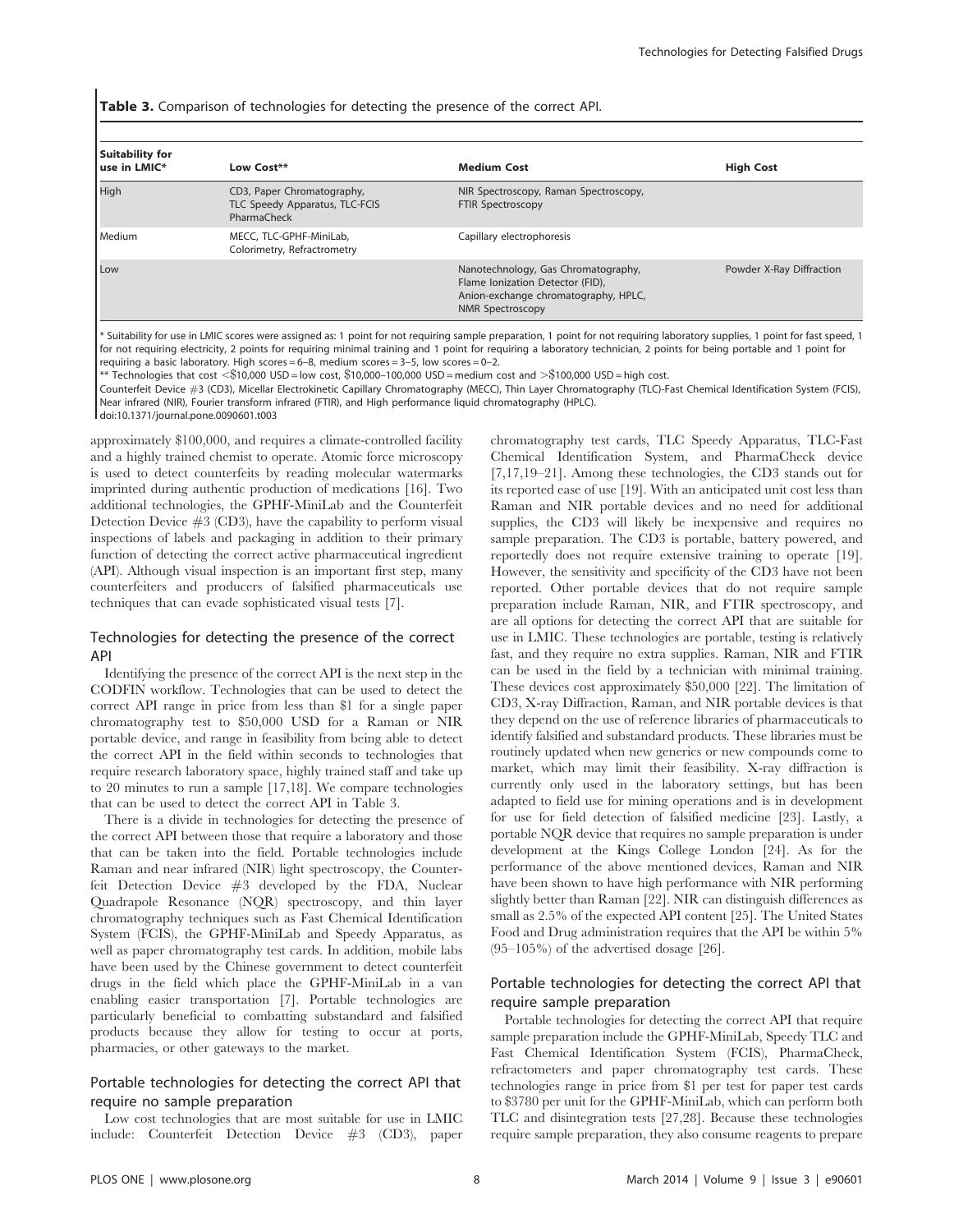samples and importantly, the sample is destroyed through testing. Performance of the technologies is dependent on the training of the technician as well as the technology. Thin layer chromatography (TLC) is able to determine whether a tablet is within 85%– 115% of the expect amount of the API [20,29]. GPHF-MiniLab has been the preferred technology for detecting substandard and falsified drugs in LMIC. It is produced by the Global Health Pharma Fund (GHPF) to be an easy to use and inexpensive set of test kits for testing drugs in the field [30]. An assessment of the GPHF-MiniLab found that it could only identify grossly substandard products, i.e. those that were  $<80\%$  of the expected API [22]. While these technologies are less expensive than Raman and NIR, their sensitivities and specificities are also lower.

Newer technologies such as paper chromatography test cards and PharmaCheck may fill gaps left by technologies such as GPHF-MiniLab and handheld devices that are generally too expensive or difficult to use at points of care. Paper chromatography test cards developed by a team at the University of Notre Dame use chromatography-based methods to quickly determine whether the correct API is present and whether inappropriate fillers such as chalk, talc, or starch are present for commonly used antibiotics and tuberculosis medications. Because the tests are designed to be inexpensive (less than \$1 per test), they could be used at hospitals, pharmacies and drug shops to test products before dispensing them to patients [17]. PharmaCheck is a device under development by a team at Boston University and uses fluorescent dissolution to perform quantitative tests on antibiotic and anti-malarial drugs. The anticipated price, as well as the sensitivity and specificity are not yet available, but PharmaCheck is designed to be inexpensive and easy to use in the field [7].

## Technologies for detecting the correct API that require a laboratory

Technologies for detecting the correct API that require a laboratory setting include: capillary electrophoresis, micellar electrokinetic capillary chromatography (MECC), gas chromatography, anion exchange chromatography, high performance liquid chromatography (HPLC), Fluorescence spectroscopy, nuclear magnetic resonance (NMR) and powder X-ray diffraction. Of these laboratory-based technologies, HPLC represents the gold standard for chemical separation, quantification and identification [31]. HPLC requires sample preparation and consumes reagents and electricity, and requires a highly trained technician to operate. In addition, an HPLC instrument costs approximately \$50,000. Within the CODFIN workflow, HPLC is the first test conducted on samples when they arrive at the laboratory [13].

According to the CODFIN workflow, any sample indicated as being of poor quality requires further identification and quantification of the API to confirm the presence of a substandard or falsified drug [13]. Mass spectrometry (MS) techniques can be used for confirmatory testing of any product deemed suspect through examination of packaging, spectroscopy, and chromatography techniques. MS is used for the identification and quantification of APIs, expedients, and adulterants. Mass spectrometers are expensive devices requiring trained personnel and wellequipped laboratories. Mass spectrometers are composed of three parts: an ion source, mass detector, and analyzer. In addition, mass spectrometry requires some form of sample preparation. Techniques such as gas chromatography and liquid chromatography can be used as forms of sample preparation for MS analyses. Technological advances for detecting substandard and falsified drugs have been focused primarily on improving the ion source. For example Direct Analysis in Real Time (DART) allows for the analysis of solid substances without sample preparation. Different types of sample preparations and ion sources can be matched with different types of mass detectors to create new MS devices. For example, DART ion source can be paired with Time of Flight (TOF) mass detector or with a quadrupole detector.

#### Technologies for confirmatory testing

Table 2 compares technologies for confirmation testing. All of these technologies can be used in MS analyses. Currently, there are no portable, cheap devices for confirmation testing. Devices such as Direct Analysis in Real Time (DART) and Desorption Electronspray Ionization (DESI) are two ion sources that can be added to most MS devices to allow for direct analysis of solid samples requiring no solvents or sample preparation. Both devices cost approximately \$50,000 USD and can be combined with Time of Flight or quadrupole MS devices [32]. DESI devices are able to provide information about the spatial distribution of components in the sample [31]. Both of these devices play a critical role in the CODFIN workflow, confirming the presence of a falsified API first detected by Raman, NIR or colorimetric testing [13].

The gold standard and most sensitive MS devices are gas chromatography (GC) MS and HPLC-MS devices. These instruments typically cost \$350,000–375,000 USD. They require sample preparation and solvents, and must be housed in a laboratory that can handle flammable gasses. GC-MS devices require highly trained chemists to operate. A portable version of the GC-MS device has been developed, but has yet to be used for detection of substandard and falsified drugs. A currently available device that can be used in the field costs \$175,000 USD, but requires an electrical supply and is only used for environmental sampling. These highly sensitive and expensive devices are suitable for use at a national reference laboratory for confirmation testing of falsified and substandard drugs identified in the field.

#### Technologies for forensic testing

The final step in the CODFIN workflow is forensic analysis of confirmed substandard or falsified drugs to determine the origin of manufacturing [13]. Isotope ratio mass spectrometry (IRMS) is able to provide linkages between substandard and falsified samples and source materials [32]. IRMS can be completed using any high resolution mass detectors, but time of flight and OrbiTrap are the most commonly used. In addition, XRD can be used to detect minerals such as talc and calcite that are often used by counterfeiters as binding agents for pills and tablets and provide clues as to where the falsified medicine was manufactured [13]. Forensic analyses most likely will only take place in reference laboratories as part of criminal investigations. These technologies are costly and required highly trained personnel. They form the critical last step in investigating substandard and falsified medicines and can lead to the identification and halting of criminal practices.

#### Discussion

We identified 42 technologies that can aid in the detection of substandard and falsified drugs. These technologies range from simple of checklists for evaluating packaging to complex analytical chemistry for fingerprinting the source of a falsified drug. Given the extensive list of options, matching the best technology for each position in the workflow for detecting falsified and substandard drugs requires a comparison of the performance and requirements of each technology. The use of the technologies in LMIC adds additional considerations, such as low cost, portability, and no requirement of sample preparation. In this review, we have provided a broad overview of the technologies used to detect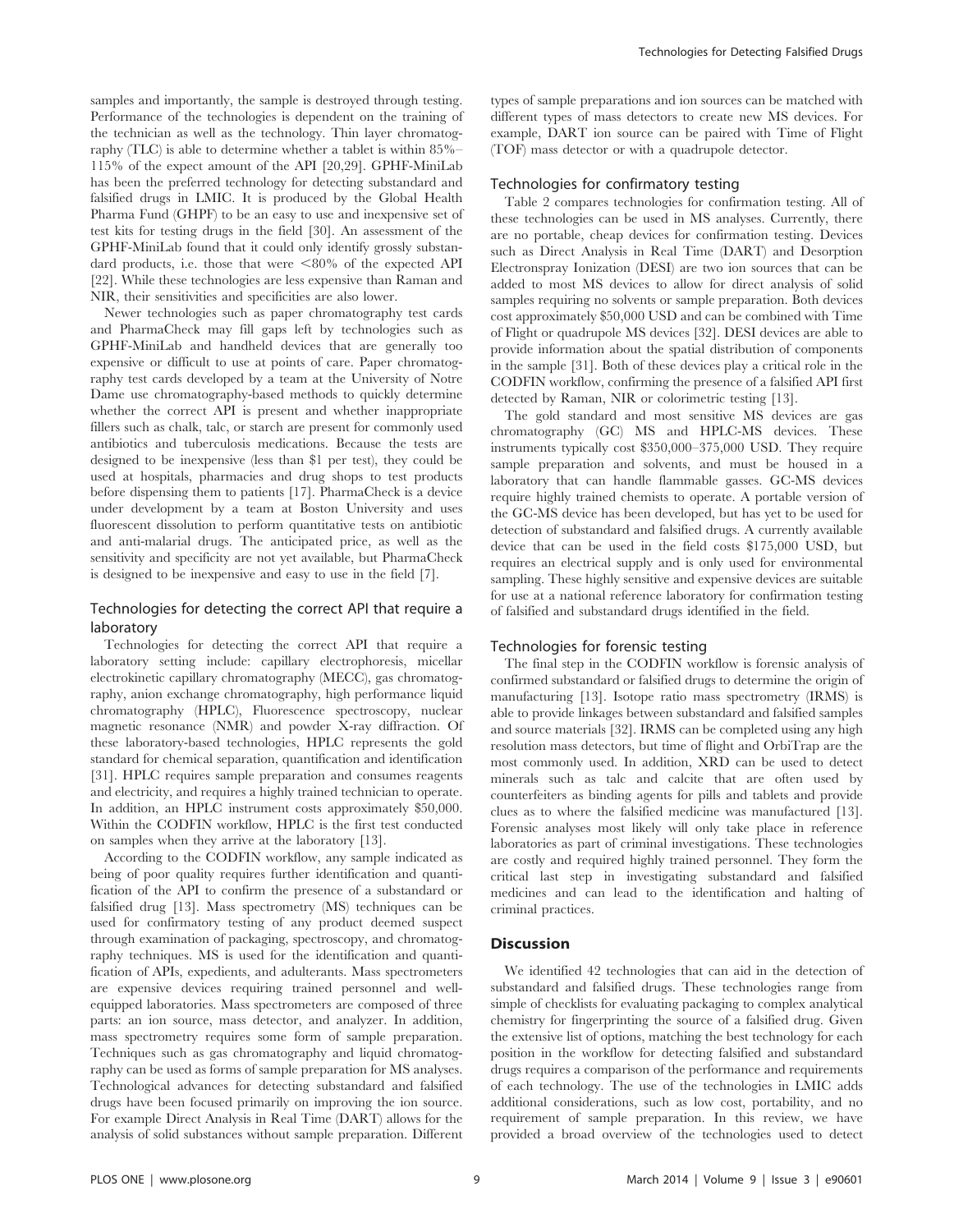counterfeit and substandard drugs, and to highlight those technologies most suitable for use in LMIC.

The most important considerations in choosing the appropriate technology for detecting counterfeit and substandard drugs are the testing site and the purpose for testing. Factors related to the testing site include whether there is a consistent electrical supply, what level of training the staff have, and if the purpose of the testing is either screening or confirmation. For regulatory authorities, importers of drugs, and others involved in pharmaceutical supply chains that wish to ensure that large batches of medicine are genuine, devices such as the CD3, Ramen and NIR are appropriate. These technologies do not destroy the product and can be used quickly by customs officers at ports. Government agencies and donor organizations may be better financed to afford the price of Ramen and NIR technologies, and the advent of the CD3 device should make these technologies more affordable for LMIC. In addition, these devices will ultimately have a lower cost per test as they require no reagents or laboratory facilities, and they can test hundreds of drugs within a day. For healthcare workers and others working to ensure that the drugs given to a patient are genuine, technologies for visual inspection approaches such as the WHO check list are a useful first step, but is not sufficient to identify falsified and substandard products. Additional technologies such as paper chromatography, PharmaCheck, and GPHF-MiniLab may be required. These technologies allow clinicians to distinguish between drug resistance and treatment failure due to the organism or treatment failure due to a falsified or substandard drug. In these settings, cheap, highly feasible tests that require little training and supplies are essential.

Highly sensitive technologies such as DART or DESI, HPLC-MS and GC-MS are best suited for national reference laboratories for confirmation testing of field-identified falsified and substandard drugs. Given the high costs of these devices, and their facility and technical requirements for operation, very few laboratories in LMIC will be equipped for their use. Furthermore, the reagents and gasses needed for these devices can be difficult to procure. Nonetheless with national governments and donor organizations spending money on antibiotics, anti-malarials, and other drugs, ensuring the safety and efficacy of these drugs is critical. For example, globally \$1.6 billion was spent on malaria control in 2010 including 228 million doses of ACT [8]. National reference laboratories are also the best for forensic analyses by isotope ratio MS and other technologies to identify the geographic source of production of falsified and substandard products.

Although this paper presents a systematic review of technologies for the detection of fake and substandard drugs, it has several limitations. First, information about the performance of technol-

#### References

- 1. World Health Organization (2012) Spurious/Falsely-labelled/falseified/counterfeit (SFFC) medicines. Available: [http://www.who.int/medicines/services/](http://www.who.int/medicines/services/counterfeit/en/) [counterfeit/en/.](http://www.who.int/medicines/services/counterfeit/en/) Accessed 2013 Jul 25.
- 2. Bate R, Mooney L, Hess M, Milligan J, Attaran M (2012) Anti-infective medicine quality: Analysis of basic product quality by approval status and country of manufacture. Res Reports iin Trop Med 2: 57–61.
- 3. Kaur H, Goodman C, Thompson K, Thompson I, Masania S, et al. (2008) A nationwide survey of the quality of antimalarials in retail outlets in Tanzania. PLoS One 3: e3403.
- 4. Stanton C, Koski C, Cofie E, Mirzabagi B, Grady I, et al.(2012) Uterotonic drug quality: An assessment of the potency of injectable uterotonic drugs purchased by simulated clients in three districts in Ghana. BMJ Open 2: 1–7.
- 5. World Health Organization (2011) Survey of the quality of selected antimalarial medicines circulating in six countries of Sub-Saharan Africa. Geneva, Switzerland.
- 6. Almuzaini T, Choonara I, Sammons H (2013) Substandard and counterfeit medicines : a systematic review of the literature. BMJ Open 3: 1–7. doi:10.1136/ bmjopen-2013-002923.

ogies under development was not always available, and therefore this paper presents results from non-peer reviewed technical reports, other online information, and key informant interviews making it difficult to reproduce our results. In addition, there is no gold standard against which to compare all other technologies for detecting substandard and falsified drugs. The development of new technologies for detection of falsified and substandard drugs is a fast moving field, and new technologies may not have been included in our review. Despite these limitations, this paper serves as a framework for evaluating technologies and their suitability for use in LMIC.

The illegal enterprise of making falsified and substandard drugs is considered to be large [7]. The need for technologies to detect these drugs and save lives is paramount. Technologies under development such as the CD3 device, PharmaCheck, paper test cards and portable NQR devices offer the prospect of bringing less expensive and more sensitive technologies to the field where the need is greatest. Key in the fight against falsified and substandard drugs will be technologies that can easily and cheaply distinguish a falsified drug from a real drug regardless of the sophistication of the counterfeiter's methods and to ensure that drugs have not degraded through poor storage and handling, or have a lower than labeled dose of the API. Technologies alone will not solve the problem. Well-trained people to use these technologies, legal frameworks that remove the incentives for producing and distributing the drugs, and thoughtful well-designed screening systems will be needed to detect substandard and falsified drugs and ultimately save lives.

#### Supporting Information

Figure S1 Results from Sysematic Search. (TIFF)

Checklist S1 PRISMA Checklist. (DOCX)

#### Acknowledgments

We would like to express our sincere thanks to David Goodlet, Chip Cody, Kevin Wheeler, and Bill Johnson for providing information about the technologies in this paper. In addition, we would like to thank Loren Kruse for providing edits to this paper.

#### Author Contributions

Conceived and designed the experiments: SK AS EM SM SH LW. Analyzed the data: SK EM SM. Wrote the paper: SK AS EM SM SH.

- 7. Institute of Medicine (2013) Countering the problem of falsified and substandard drugs. Washington, DC.
- 8. Roll Back Malaria (2012) Global Malaria Action Plan. Available: [http://rbm.](http://rbm.who.int/gmap/) [who.int/gmap/](http://rbm.who.int/gmap/). Accessed 2013 Jul 25.
- 9. Nayyar GML, Breman JG, Newton PN, Herrington J (2012) Poor-quality antimalarial drugs in southeast Asia and sub-Saharan Africa. Lancet Infect Dis 12: 488–496. doi:10.1016/S1473-3099(12)70064-6.
- 10. Maponga C, Ondari C (2003) The quality of antimalarials A study in selected African countries. Available: [http://apps.who.int/medicinedocs/en/d/](http://apps.who.int/medicinedocs/en/d/Js4901e/) [Js4901e/](http://apps.who.int/medicinedocs/en/d/Js4901e/). Accessed 2013 Jul 25.
- 11. USP (2013) PQM: Promoting the Quality Medicines in Developing Countries. Available: [http://www.usp.org/global-health-impact-programs/promoting](http://www.usp.org/global-health-impact-programs/promoting-quality-medicines-pqmusaid)[quality-medicines-pqmusaid.](http://www.usp.org/global-health-impact-programs/promoting-quality-medicines-pqmusaid) Accessed 2013 Jul 25.
- 12. Liberati A, Altman DG, Tetzlaff J, Mulrow C, Gøtzsche PC, et al. (2009) The PRISMA statement for reporting systematic reviews and meta-analyses of studies that evaluate healthcare interventions : explanation and elaboration. BMJ 339. doi:10.1136/bmj.b2700.
- 13. Fernandez FM, Hostetler D, Powell K, Kaur H, Green MD, et al. (2011) Poor quality drugs: grand challenges in high throughput detection, countrywide